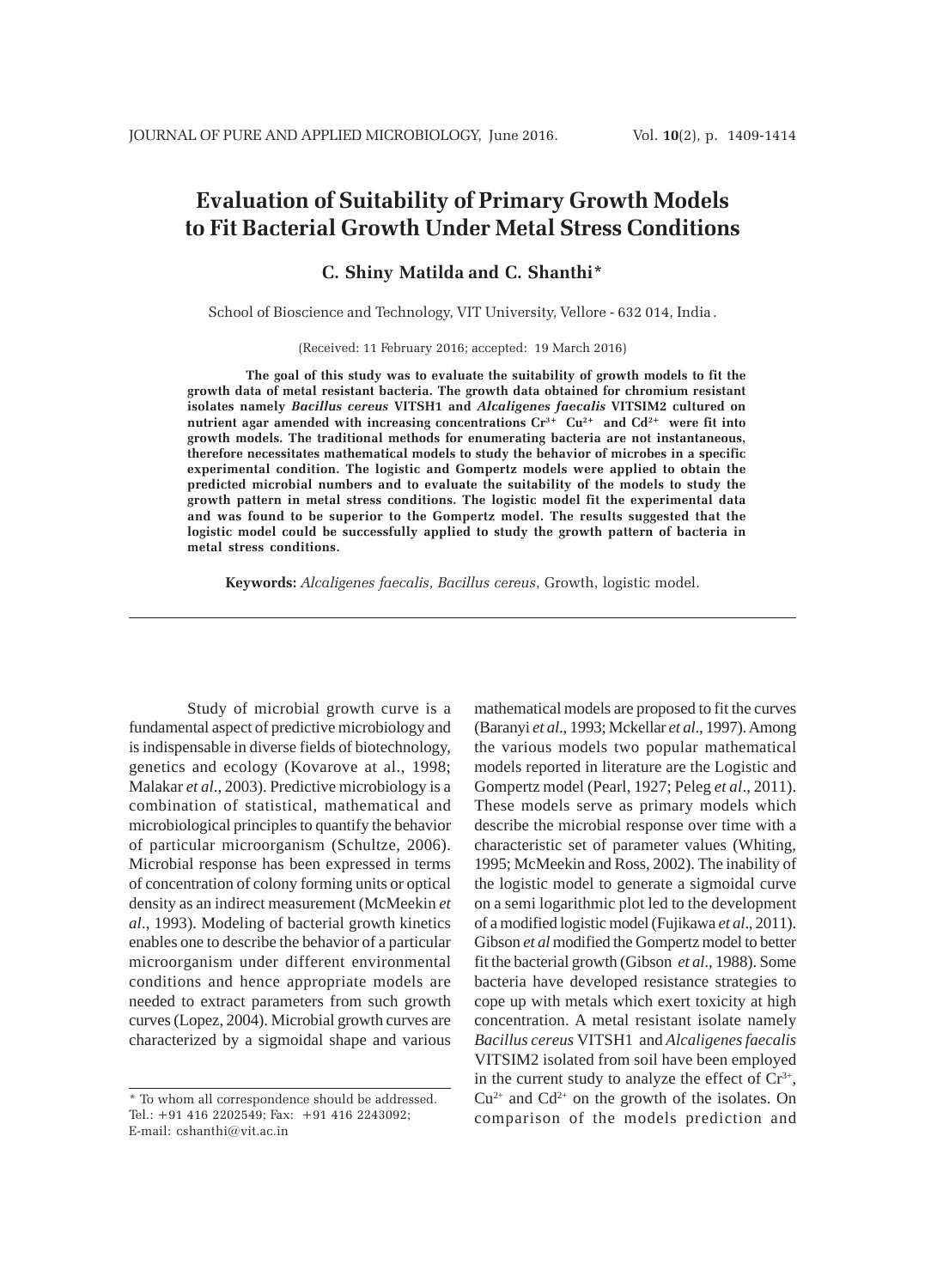observations of the experimental data a good compatibility between the model and the measurement is necessary for the model to serve as an explanatory tool explicitly elucidating the behavior of the organisms upon exposure to a particular experimental condition. The present study was intended to investigate the suitability of primary mathematical models to fit the bacterial growth data.

# **MATERIALS AND METHODS**

Nutrient broth and the salts used in the present study namely basic  $\text{Cr}_2(\text{SO}_4)_3$ , CdSO<sub>4</sub>.H<sub>2</sub>O and  $CuSO<sub>4</sub>$ .5H<sub>2</sub>O were purchased from (HiMedia, India).

#### **Determination of growth parameters**

The first three phases of the growth curve are described by the growth parameters such as the maximum specific growth rate defined as the tangent in the inflection point μmax,  $λ$ , the x-axis intercept of the tangent and the asymptote, maximum value reached. The growth parameters ( $\mu$ max,  $\lambda$  and A) were determined from the experimental growth data of *B.cereus* VITSH1 and *A.faecalis* VITSIM2 upon exposure to maximum tolerable concentrations of  $Cr^{3+}$ ,  $Cu^{2+}$  and  $Cd^{2+}$  in nutrient broth.

# **Fitting of the Models**

## **Primary model**

The mathematically modified forms of the logistic and Gompertz equations (Eq. (1) and Eq. (2)) given by (Zwietering *et al*., 1990) were used to fit the growth curves of metal resistant isolates under metal stress conditions.

 $y = A/{1 + \exp[4\mu m/A(\lambda-t) + 2]}$  Eq. (1)  $y = A \exp\{-\exp[\mu m . e/A(\lambda - t) + 1]\}$  Eq. (2) where A- asymptote,  $\mu$ m- tangent in the inflection point,  $\lambda$ - x-intercept of the tangent, e  $=exp(1)$ 

#### **Model Comparison and Evaluation**

From the two primary models employed in this study, the one giving the best fit was determined by comparison of Mean square error (MSE), which evaluates the difference between the growth data estimated by the model and measured experimentally. The model with the lower value of MSE was satisfied to describe the data well (Sutherland and Bayliss, 1994).

$$
MSE = RSS/n = \sum (\mu observed-\mu predicted)^2
$$
  
n

where RSS is the residual sum of squares, n is the number of data points. The goodness of fit was evaluated by chi-square test for 24 degrees of freedom with 99% confidence limits for the primary models and for 3 and 4 degrees of freedom for secondary model.

The bias factor developed as an index of model performance (Ross, 1996) in terms of average deviation between the predicted and observed values was calculated as  $BF = \exp \left[\sum ln(P/O)/n\right]$ and the average accuracy of the estimates was assessed using the 'accuracy factor' (Baranyi *et al*., 1999) where  $AF = exp \left[\sqrt{\Sigma (LnP-LnO) 2/n}\right]$ , where 'P' is the predicted, 'O' is the observed values and 'n' is the number of data points.

#### **RESULTS AND DISCUSSION**

The growth data obtained under metal stress condition was fit into primary models namely the logistic and the Gompertz model. The logistic model served as a good primary model for the isolates whereas the Gompertz model failed to fit the growth data of both the isolates (data not shown). Graphically the logistic model fit the growth data better (Fig. 1 and 2). The statistical evaluation is given in table 1 and 2.

On plotting the predicted values of the logistic model against time, (Fig. 1) and (Fig. 2) the shape of the curve was steep and the lag phase region was extended. The lag phase as described by Monod is one of the poorly understood growth phases controlled by unknown regulatory mechanisms (Monod, 1949). In order to ascertain the effect of metals on lag phases of both the isolates the growth rates were measured at maximum tolerable concentration of metals. The prolonged lag phase at maximum concentration of metal shows a remarkable increase of delay time which is an indication of the stress on the isolates. On comparison of the models by MSE values, chi square validation, bias factor and accuracy factor assessment (Table 1 and 2) it was found that the logistic model gave the best fit than Gompertz model in all the data sets of both the isolates. The chi-square values of logistic model fit the growth data at 99% confidence limits, whereas the chi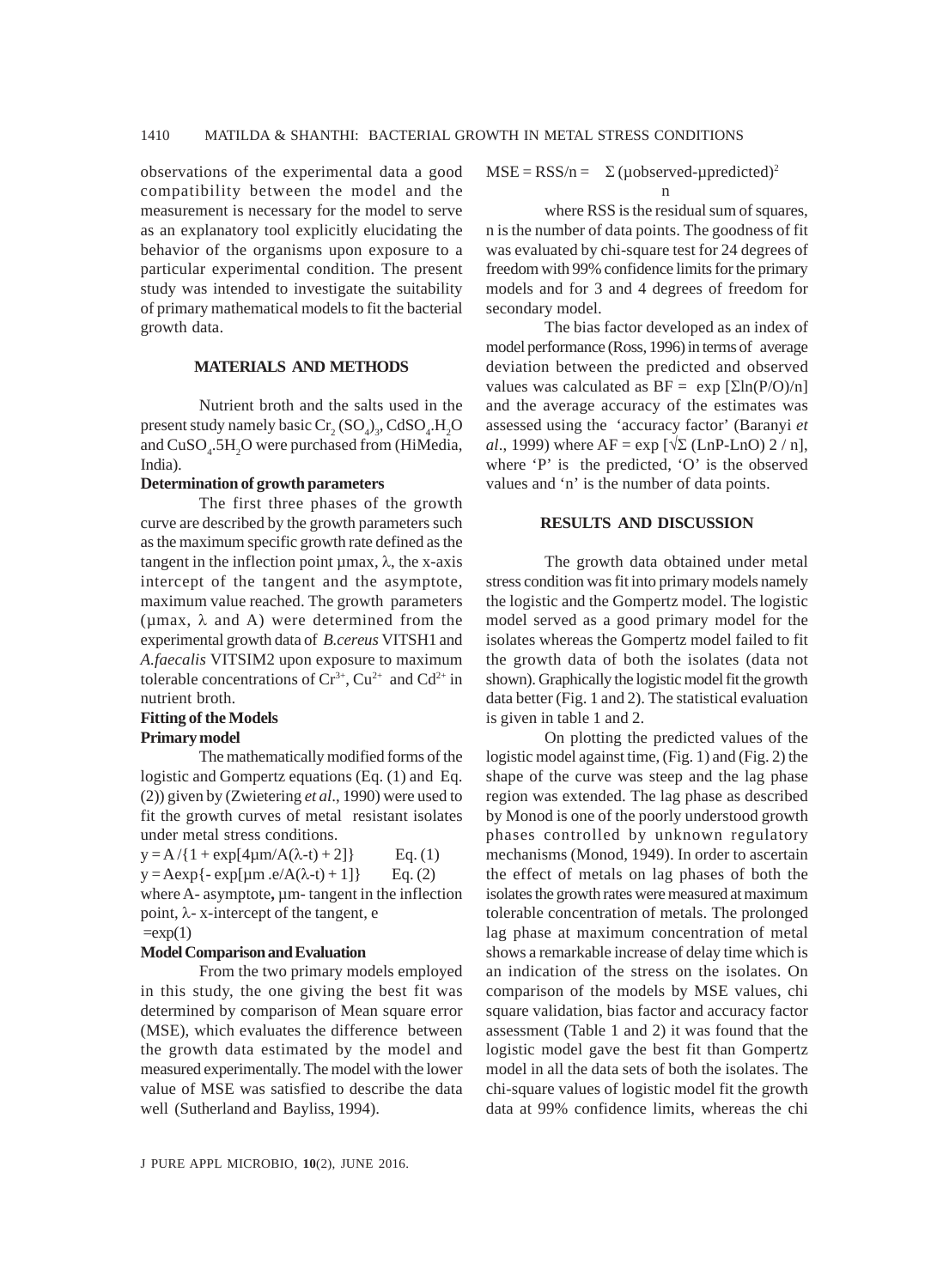| Organism Metal                                       |                      | <b>Bacillus cereus VITSH1</b> |                      |                     |
|------------------------------------------------------|----------------------|-------------------------------|----------------------|---------------------|
| concentration(ppm)                                   | <b>MSE</b>           | Chi-Square                    | BF                   | ΑF                  |
| $Cr^{3+} (1500)$<br>$Cu^{2+}$ (350)<br>$Cd^{2+}(80)$ | 0.34<br>0.28<br>0.22 | 32.10<br>7.25<br>13.60        | 0.96<br>0.99<br>0.96 | 1.26<br>1.04<br>123 |

**Table 1.** MSE, Chi-square values, Bias factor and Accuracy Factor determination from logistic model of *Bacillus cereus* VITSH1

**Table 2.** MSE, Chi-square values, Bias factor and Accuracy Factor determination from logistic model of *Alcaligenes faecalis* VITSIM2

| Organism Metal                                       |                     | Alcaligenes faecalis VITSH1 |                      |                      |  |  |
|------------------------------------------------------|---------------------|-----------------------------|----------------------|----------------------|--|--|
| concentration(ppm)                                   | <b>MSE</b>          | Chi-Square                  | ВF                   | ΑF                   |  |  |
| $Cr^{3+} (2000)$<br>$Cu^{2+} (300)$<br>$Cd^{2+}(80)$ | 0.21<br>0.28<br>0.8 | 5.09<br>5.52<br>2.30        | 0.99<br>0.98<br>0.99 | 1.06<br>1.05<br>1.02 |  |  |



The chi-square values for 23 degrees of freedom at 99% confidence limits is 44.18

Fig.1. Predicted microbial numbers of Bacillus cereusVITSH1 (a) control (b) Cr<sup>3+</sup> 2000ppm (c) Cu<sup>2+</sup> 300ppm (d)  $Cd^{2+}$  60ppm with time from logistic model

J PURE APPL MICROBIO*,* **10**(2), JUNE 2016.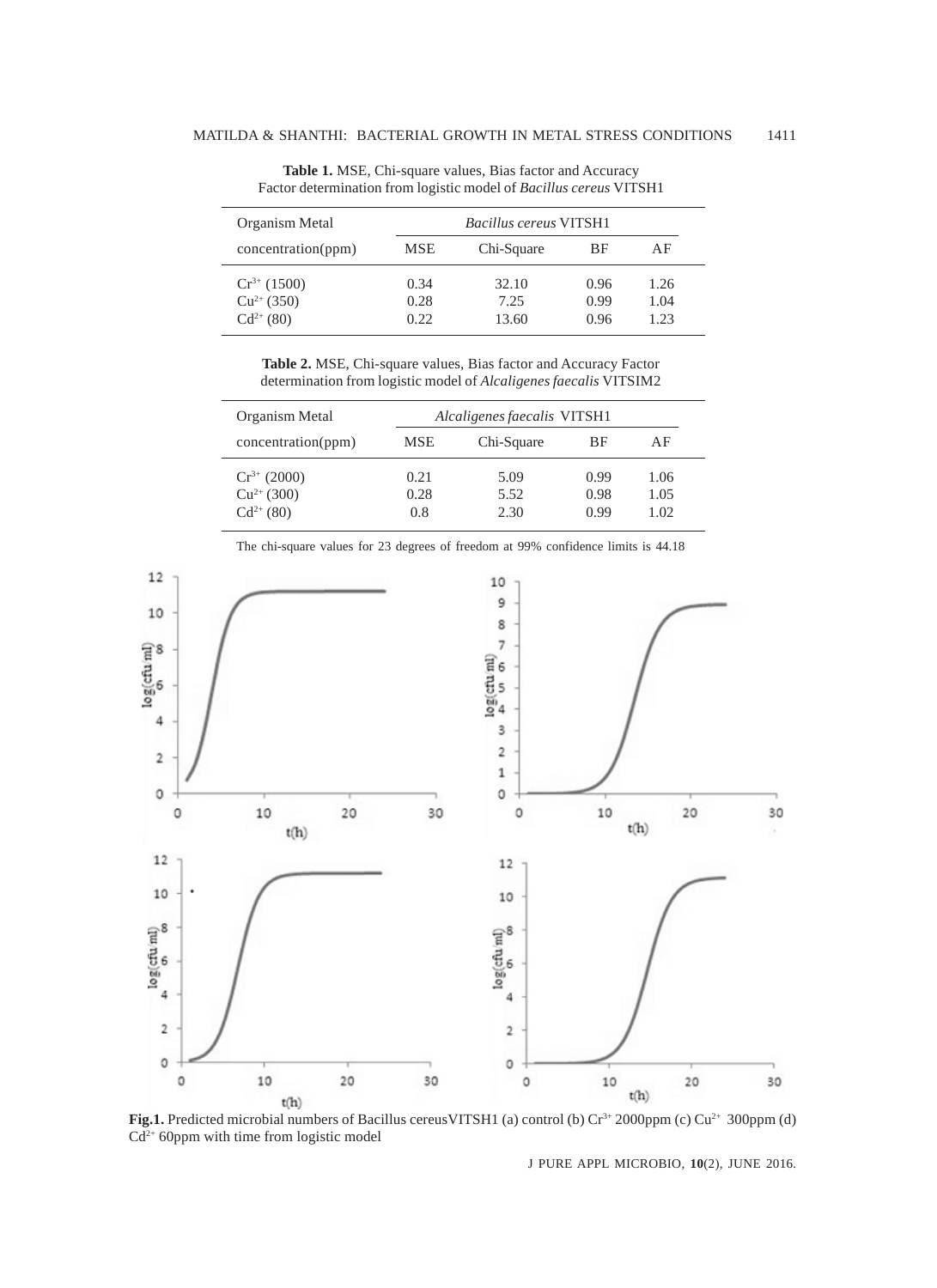

**Fig. 2.** Predicted microbial numbers of *Alcaligenes faecalis* VITSIM2 (a) control (b)  $Cr<sup>3+</sup> 1000$ ppm (c)  $Cu<sup>2+</sup>$ 300ppm (d)  $Cd^{2+}$  80ppm with time from logistic model

square values of Gompertz model fit the growth data for control of both the isolates but failed to fit the data of both the isolates in the presence of metals (data not shown). Therefore further validation was done for logistic model alone. Upon data fitting, though the logistic and the Gompertz curves were not congruent in the lag phase region as well as in the transition region of the log phase to stationary phase, the chi square validation results show that the overflow of error occurred in the lag phase compared to the transition region of log to stationary phase. A good fit was observed with the Gompertz model without the lag phase data which distorted the model fit. Some authors reported in the past that the Gompertz function shows some disadvantages. It does not give exactly  $N=N0$  at t=0, the lack of this information may have significant effects on predicted growth (Van and

J PURE APPL MICROBIO*,* **10**(2), JUNE 2016.

Zwietering, 1998) in the case of metal treated condition. The modified Gompertz equation overestimates the growth rate by 15% in comparison with other models (Membre *et al*., 2004). Gompertz equation overestimated the maximum population density, particularly when the number of data points during the stationary phase was limited (Buchanan, 1997). In contrast to the present study, Gompertz model fails in data fitting (Corbo *et al*., 2009) if there is no lag phase or the lag phase is too short (paradox of negative lag phase). Modeling the lag time is technically elusive and also necessitates quantitative data. Cells with lengthy lag phase may remain inscrutable by viable count procedures. As the lag phase is influenced by so many factors, accurate predictions of the lag phase are difficult to track. Moreover lag phase depends not only on current conditions but also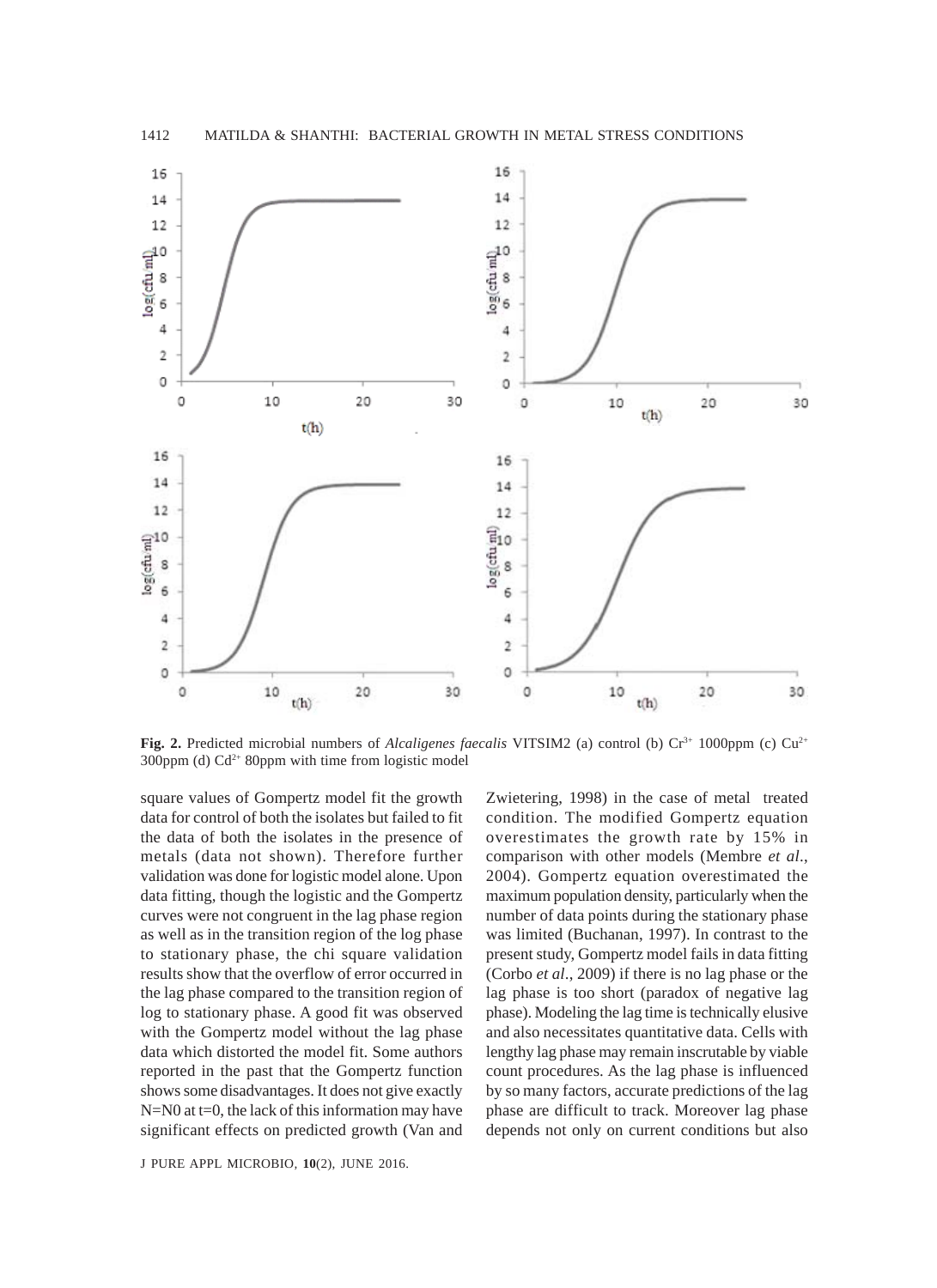on the physiological history of the cells. In spite of the issues encountered with modeling the lag phase of the isolates by Gompertz model, the logistic model successfully described the growth curves of both the isolates under metal stress conditions. The logistic model was found to be compatible with the experimental data including lag phase data. The model with the lower value of MSE was satisfied to describe the data (Sutherland and Bayliss, 1994). In the present study the MSE values were found to be low. Perfect agreement between the observed and the predicted values will have a bias factor equal to 1.Values > or < 1 will indicate over or under Prediction. Accuracy factor will always be equal to greater than 1. The larger the value, the less accurate is the average estimate. An accuracy factor of 2 indicates that the prediction is on average different from the observed value by a factor of 2 (Ross, 1996). The accuracy factor of both the isolates falls between 1 and 1.3. Models are categorized as good, acceptable and unacceptable (Ross, 1999). Good model - BF= 0.9 - 1.05, acceptable model –  $BF = 0.7 - 0.9$ , use with caution –  $BF = 1.06 - 1.15$  and the unacceptable model BF<0.7 and BF>1.15. A bias factor  $>1$ indicates a failsafe model (Zhou *et al*., 2008). The bias factor values for food spoilage micro-organism should be between 0.75 and 1.25 (Dalgaard, 2002) for a microbial spoilage model to be successfully validated. In the present study the bias factor of the logistic model was found to be a good and acceptable model. In spite of the time delay encountered by the cells to cope up with stress, the logistic model which depends upon the lag time delay probably was found to be a suitable model to predict the growth of the organisms in stress conditions.

# **CONCLUSIONS**

The findings of the present study suggest that the logistic model would be a suitable primary model to study the growth pattern of resistant bacteria under stress conditions, especially metal stress conditions. Therefore the model could also be used to develop secondary models as a useful tool to predict the microbial behavior in various other stress conditions. The model could be used to evaluate microbial safety in food under temperature stress, and to evaluate

the crop yield, soil fertility and plant growth by analyzing the growth pattern of halotolerant bacteria in salt resistant bacteria. As both the isolates also showed resistance to antibiotics (data not shown) and are of clinical importance, the growth behavior of these microbes could be applied in therapeutic areas for pharmacodynamic and pharmacokinetic modeling.

# **ACKNOWLEDGEMENTs**

The authors thank VIT University for providing the facilities to carry out this work and also gratefully acknowledge Mr. Madhusudan HV and Mr.Gaurav Isola, VIT University for their help in carrying out this study.

#### **REFERENCES**

- 1. Kovarove-Kovar, K., Egli, T. Growth kinetics of suspended microbial cells: from singlesubstrate-controlled growth to mixed-substrate kinetics. *Microbiol. Mol. Biol. Rev.* 1998; **62**: 646–666.
- 2. Malakar, P.K., Barker, G.C., Zwietering, M.H., Van't Riet, K. Relevance of microbial interactions to predictive microbiology. *Int. J. Food. Microbiol.* 2003; **84**: 263–272.
- 3. Schultze, K.K., Linton, R.H., Cousin, M.A., Luchansky, J.B., Tamplin, M.L. A predictive model to describe the effects of temperature, sodium lactate, and sodium diacetate on the inactivation of a serotype 4b strain of *Listeria monocytogenes* in a frankfurter slurry. *J. Food. Prot.,* 2006; **69**:1552–1560.
- 4. McMeekin, T.A, Olley, J.N., Ross, T., Ratkowsky, D.A. Predictive Microbiology: Theory and Application Wiley, New York 1993; 1-9.
- 5. Lopez, S., Prieto, M., Dijkstra, J., Dhanoa, M.S., France, J. Statistical evaluation of mathematical models for microbial growth. *Int. J. Food. Microbiol*., 2004; **96**:289–300.
- 6. Baranyi, J., Roberts, T.A., McClure, P.J. A nonautonomous differential equation to model bacterial growth. *Food. Microbiol.,* 1993;**10**:43- 59.
- 7. McKellar, R.C. A heterogeneous population model for the analysis of bacterial growth kinetics. *Int. J. Food. Microbiol.* 1997; **36**:179- 186.
- 8. Pearl, R. The growth of populations. *Q. Rev. Biol*., 1927; **2**(4):532–548.

J PURE APPL MICROBIO*,* **10**(2), JUNE 2016.